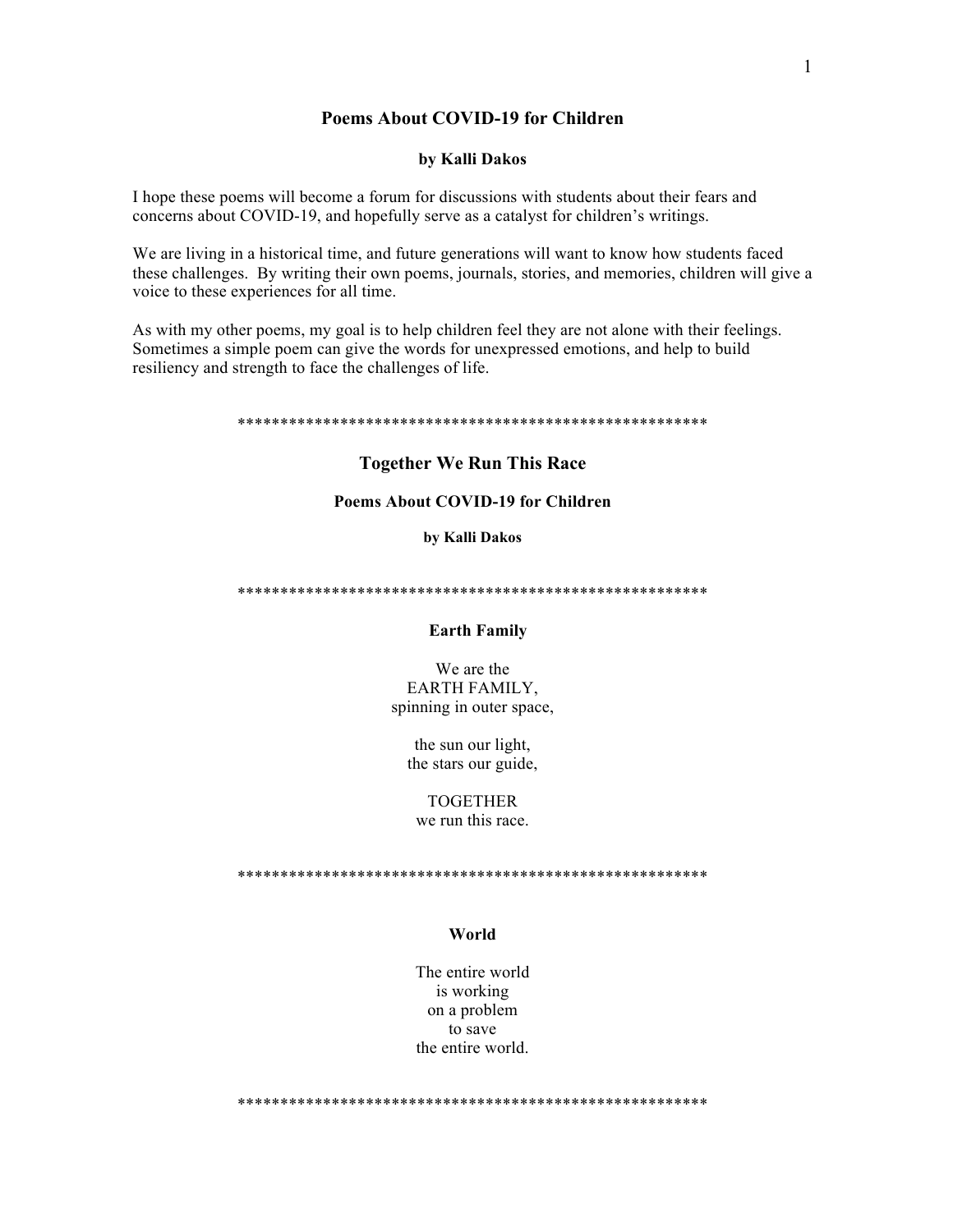#### Wrong

Something so BIG -a PANDEMIC, comes from something so small -a virus.

> If people ever told you, small was not strong,

## THEY WERE WRONG!

## **When a Virus Attacks**

We need everyone on earth to be hero-great --

nurses, doctors, scientists. politicians, grocery store workers, truck drivers --

and those who stay home and wait.

## **Wash Away the Bully**

There's an invisible bully we can't even see.

But he's a wimp!

You can wash him away with soap and water and twenty seconds of wiping.

> Whoever heard of a bully who can't handle soap and water?

 $\overline{2}$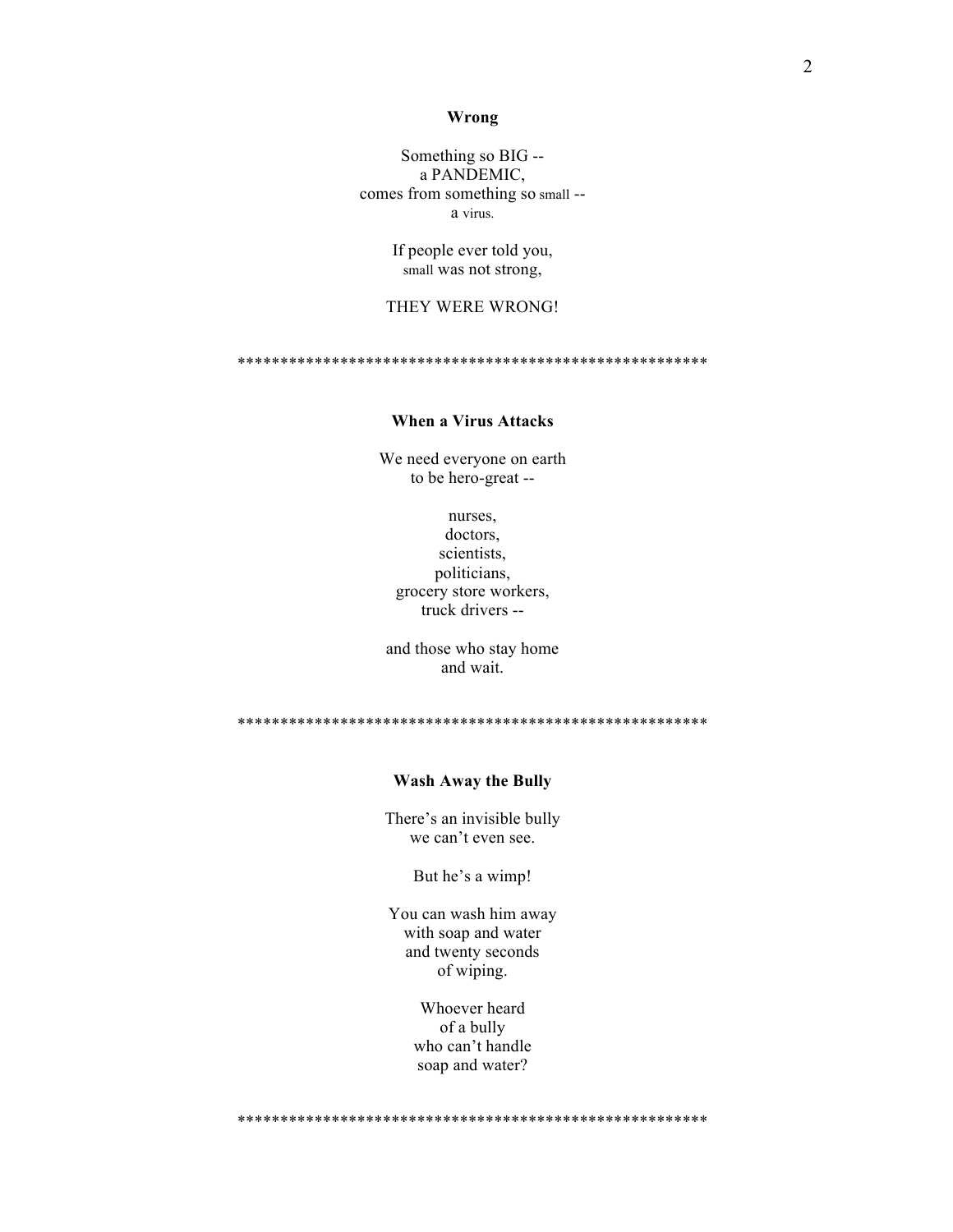#### **I Miss School**

I miss Gerald poking me with his pencil. I miss the cafeteria that is so noisy it's like pots and pans clashing in my ears. I miss the stuffy bus rides that I hate. I miss soccer and baseball and hockey. I miss getting new books from the library. I miss my free breakfast and my free lunch, especially when I'm hungry. I miss running in the gym, and climbing the bars at recess. I miss sitting at my desk. I miss working at my desk. I miss Sally who tells everyone I love her, when I don't.

> I never thought I would say this, but,

## I MISS SCHOOL!

\*\*\*\*\*\*\*\*\*\*\*\*\*\*\*\*\*\*\*\*\*\*\*\*\*\*\*\*\*\*\*\*\*\*\*\*\*\*\*\*\*\*\*\*\*\*\*\*\*\*\*\*\*\*\*

## **If I Was in a Picture Book**

If I was in a picture book, I would never whine. I'd be like a SUPERKID through this deadly time.

I would tell that virus, "Do not come near me!" I'll wash my hands. I'll disinfect. I'll save my family."

If I was in a picture book, I would find the way, to be brave, to be strong, to be hero-of-the-day.

\*\*\*\*\*\*\*\*\*\*\*\*\*\*\*\*\*\*\*\*\*\*\*\*\*\*\*\*\*\*\*\*\*\*\*\*\*\*\*\*\*\*\*\*\*\*\*\*\*\*\*\*\*\*\*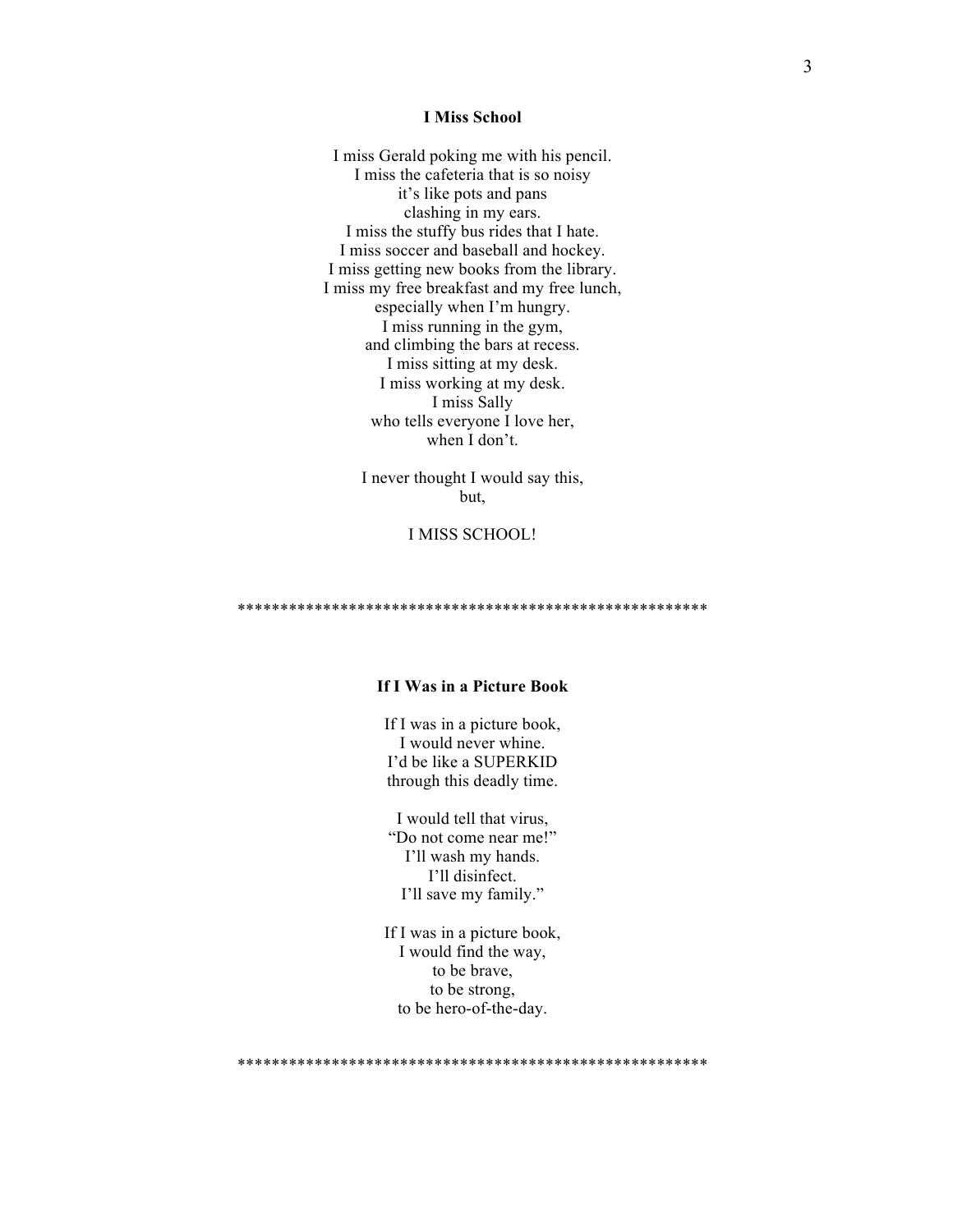## The Virus Killed My Grandpa

I love my Grandpa.

He was already sick, when the virus killed him.

But I have learned there is one thing that the most dangerous virus in the world cannot kill.

# LOVE!

I will love my Grandpa, forever forever forever

and no virus can ever take this away.

### The World is Sick

The world is sick and I'm afraid that I might get sick too.

I'm blowing bubbles, happy bubbles, just to see me through.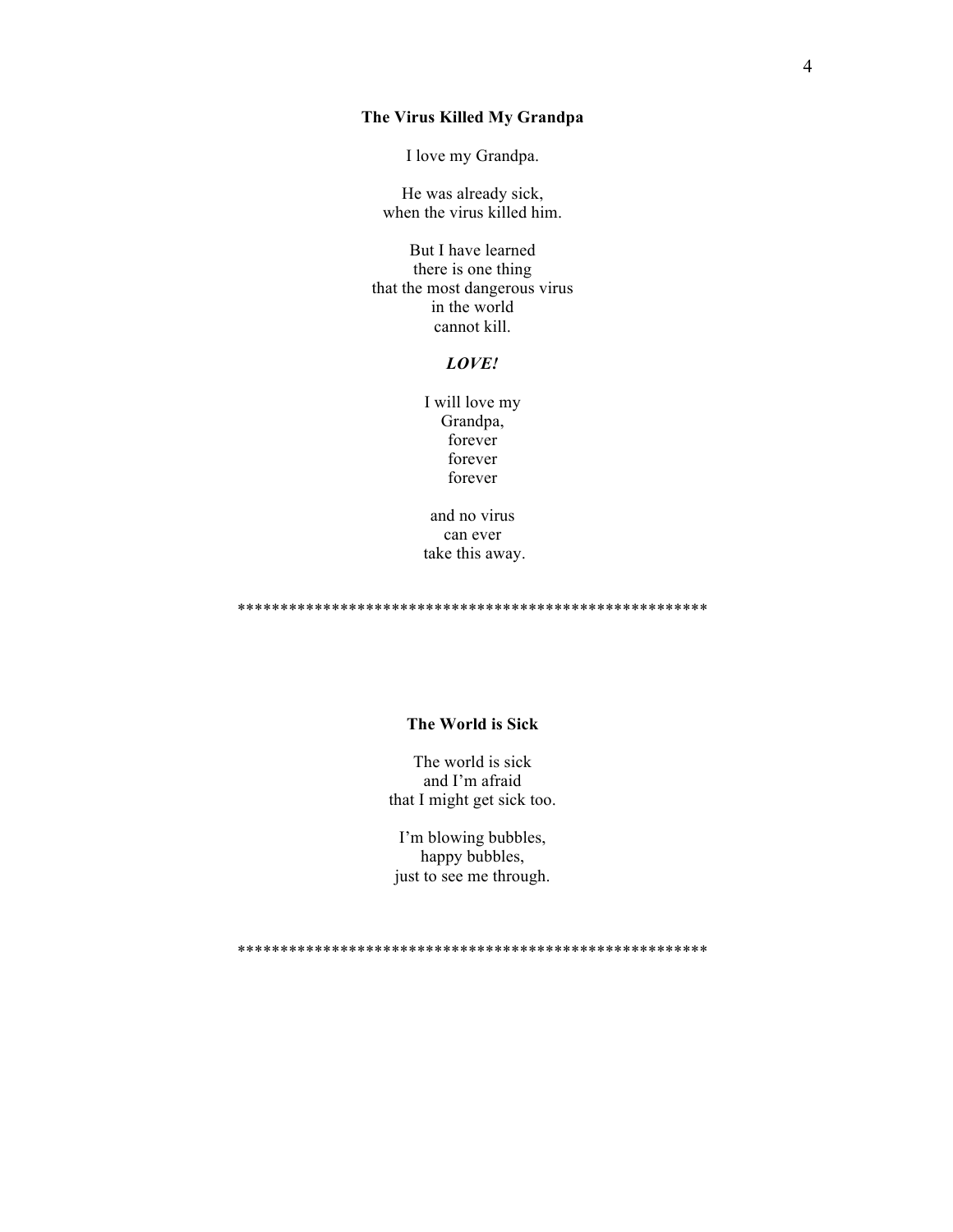## **Not Prepared**

The virus said, "They were not prepared for me.

Guns, bombs, missiles, fight the things that they can see.

But they don't work on an enemy like me."

# You Have the Courage

The sun, the moon, and the stars, of our vast galaxy,

look down on a heartbroken planet, fighting a deadly virus, and send a message from the great cosmos.

> "Be brave. Be strong. Be true.

We know you have the strength of the universe and the spirit of the stars,

to see this through."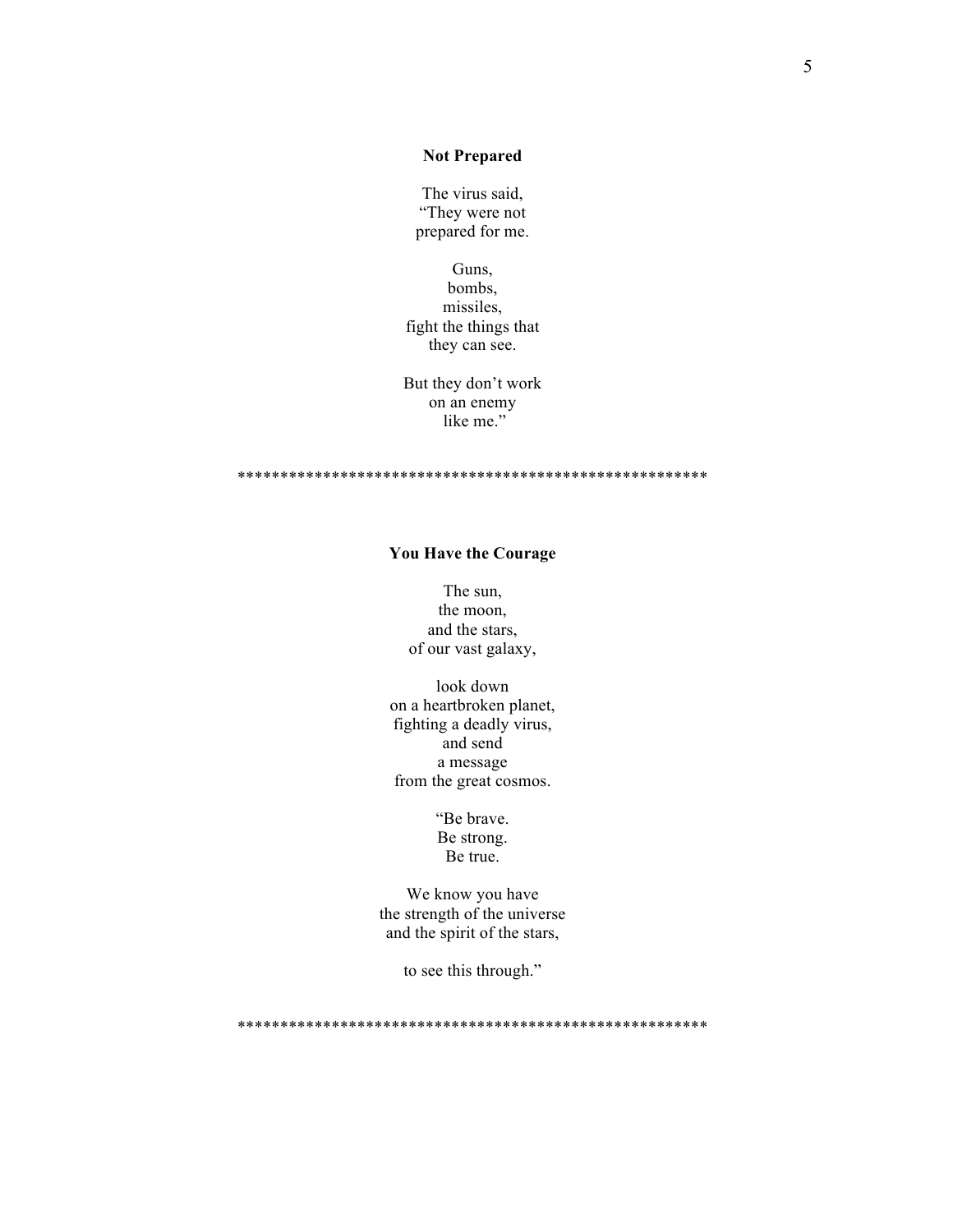## I'm Going to Begin

I don't have a computer, a tablet, a video game, a phone, a pencil, or paper.

I do have a pen that works. and an old notebook with twenty-two blank pages.

> I've decided that right in the middle of this deadly virus, while I'm at home,

I'm going to begin my career

... as a comic book artist!

## **Are You Afraid?**

"Are you afraid that you'll get sick too?" I ask my mother, who is a nurse.

"I am afraid," she replies, "But I *must* do the work, I am trained to do."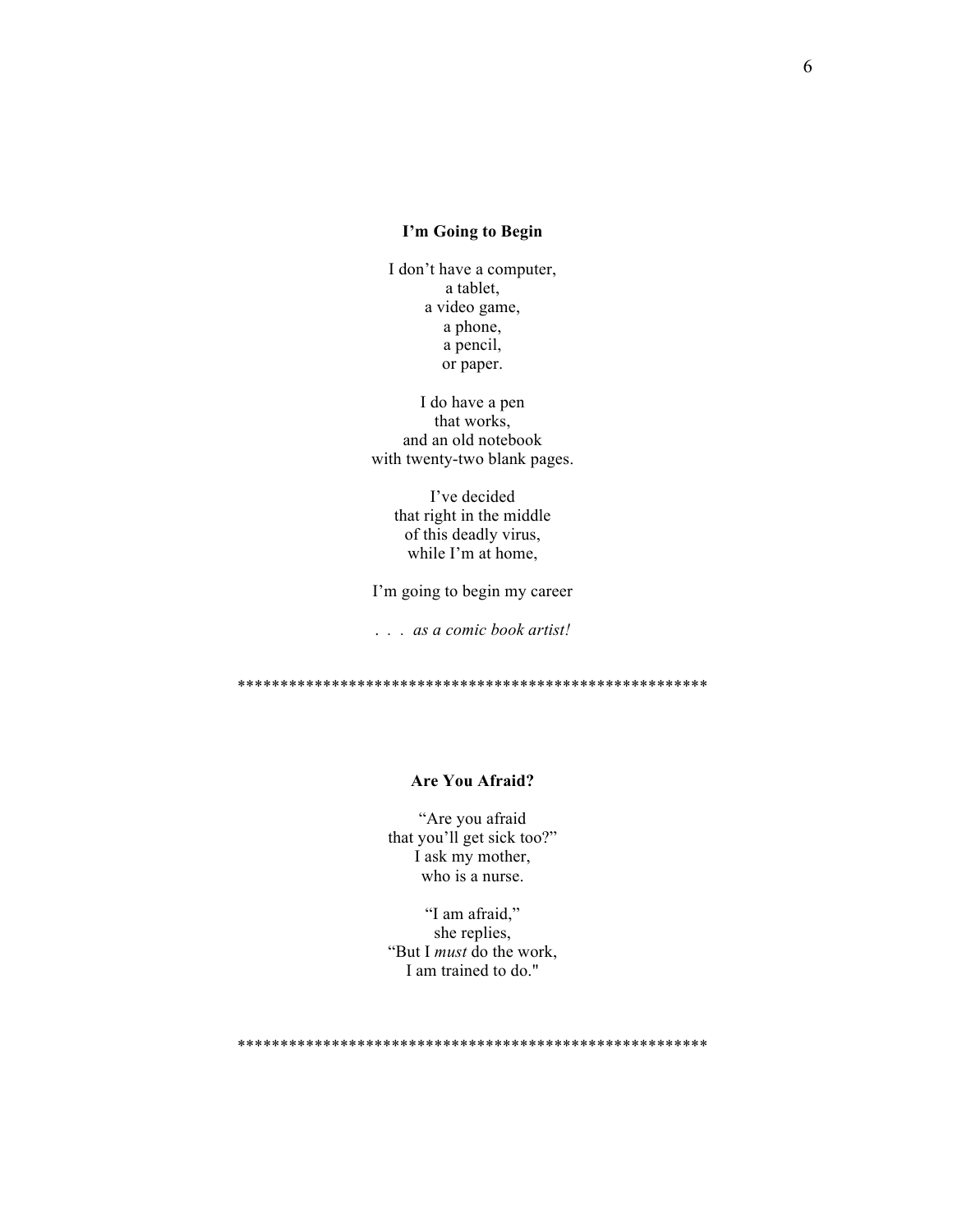## I'd Like to Be a Scientist

I'd like to be scientist in a long white coat, working in a lab, working on a treatment, working on a cure, working on a vaccine,

working on questions about the invisible, until the answers become visible.

### **Alone All Day**

My dad works in a factory. He brought the virus home one night.

Now, he lives downstairs.

Last week my mother had a high fever, and a sore throat. and she has the virus too.

Now, she lives upstairs.

I'm all alone in the middle of my house.

I feel like an orphan.

## Virus, I'm the Boss of You

You're NOT the boss of me. I'm the boss of you. A bit of soap and water, and it's the end of you!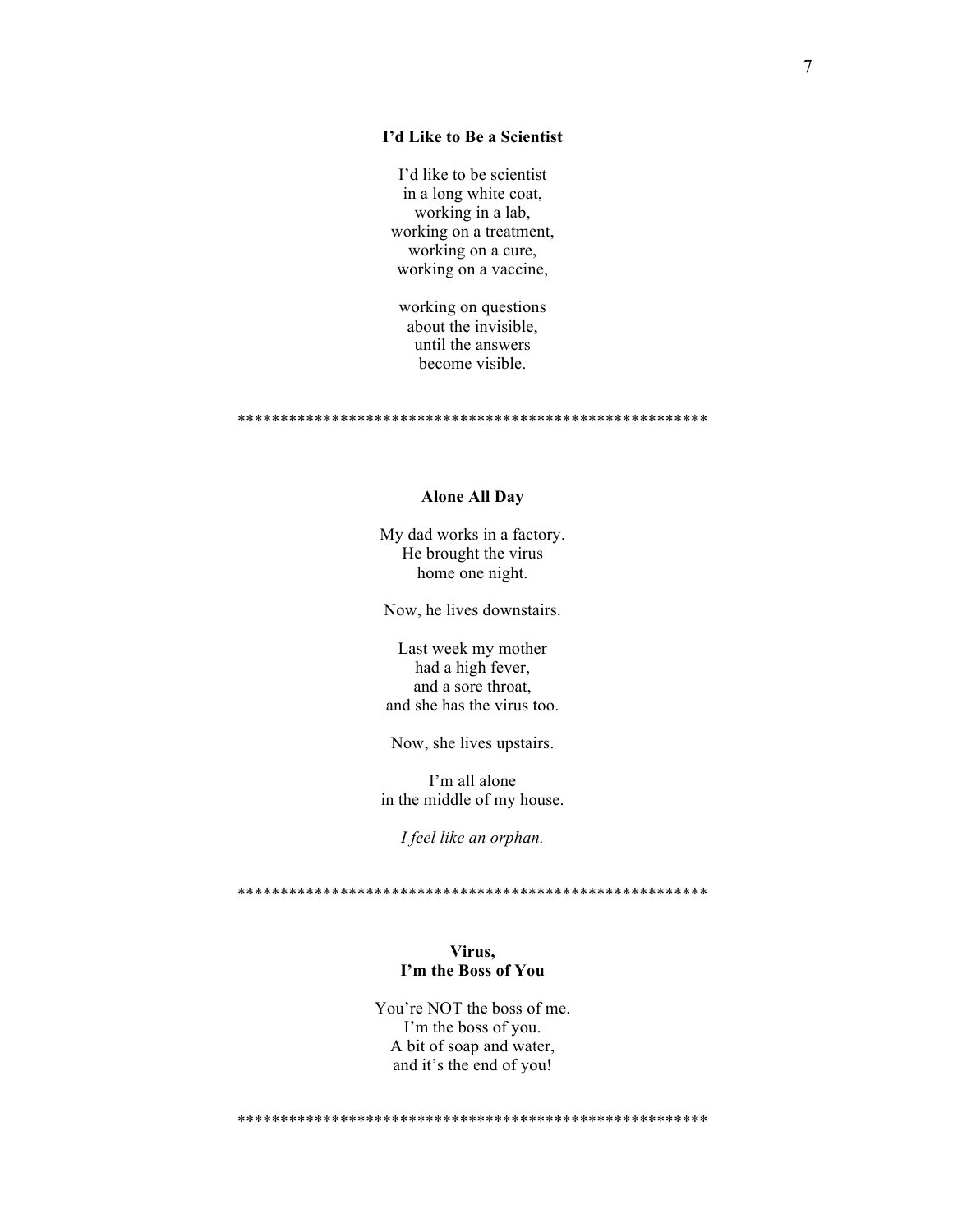## **The Dream**

We are all going to sleep -a teddy bear, a fluffly pillow, a doll, and me.

> We'll dream of a land where children

hug grandparents, take the bus to school, meet with friends, play baseball and soccer, and even go to birthday parties.

I've been to that land before, and I know I'll get there again, but right now, I can only visit it . . .

in my dreams.

### **Our Mother, the Teacher**

Don't be rude to the teacher, who doesn't know what to do. Math, grammar, music, art -she doesn't have a clue!

Don't be rude to the teacher. As a lawyer, she's the best, but when it comes to teaching kids, she cannot take the stress.

Don't be rude to the teacher. She cannot teach, it's clear.

Let's do our best

and really hope,

we're back in school next year!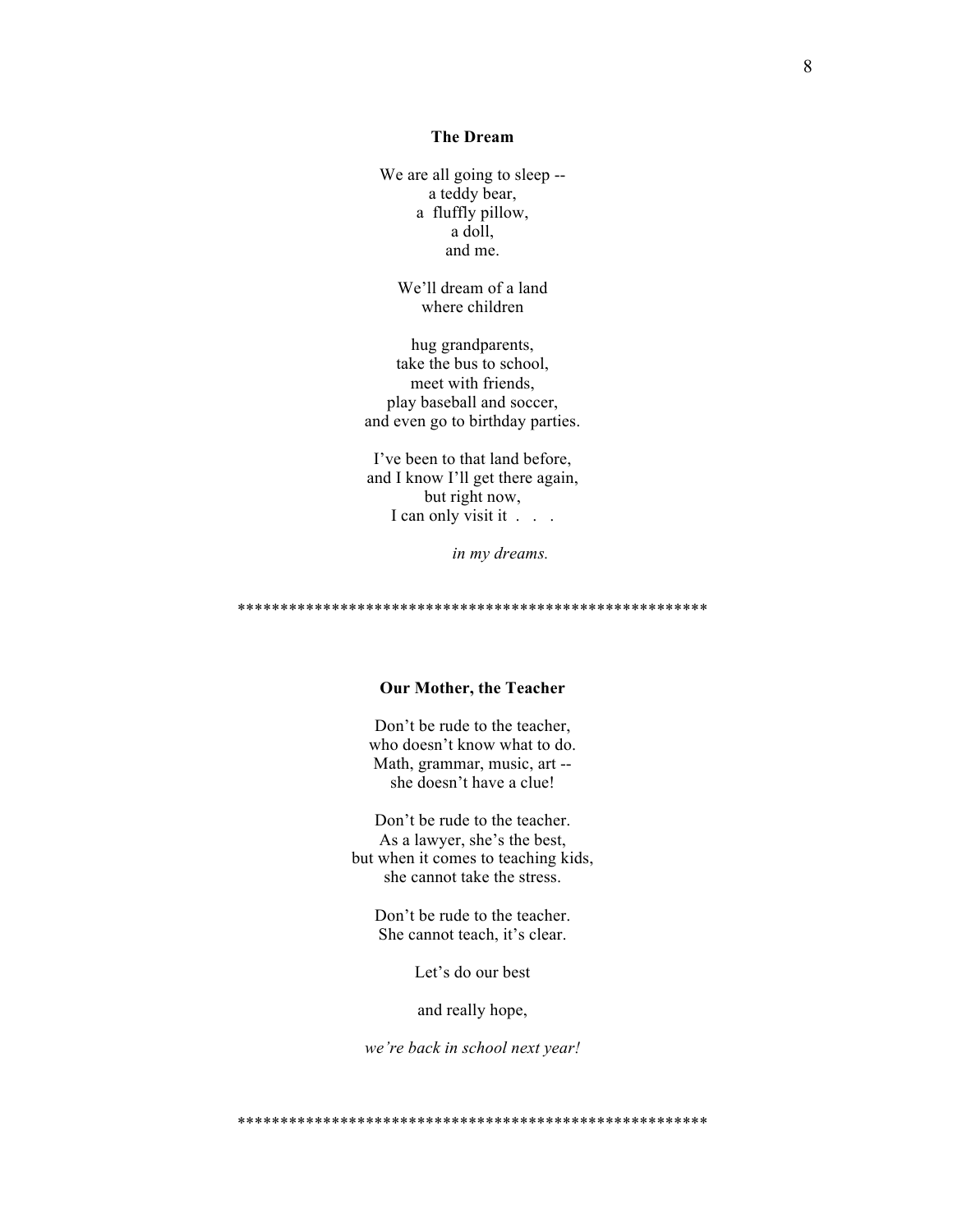## **Feeling Free from the Virus**

The buds are blooming, the birds are singing, the squirrels run in my tree.

The frogs are croaking, the ants are crawling, I just ran away from a bee.

I am a-whirling, I am a-twirling, in a yard where I can run free.

## Laughing at ME, **A Dangerous Virus**

They should be all terrified of a virus they can't see, but they're telling funny stories, and they're all about me.

How can they laugh at danger? I could kill them one-by-one one. But they make up songs and tales, like they're having lots of fun.

There's something about laughter, that let's them steal the day -the more they laugh, the more I cry, and want to go away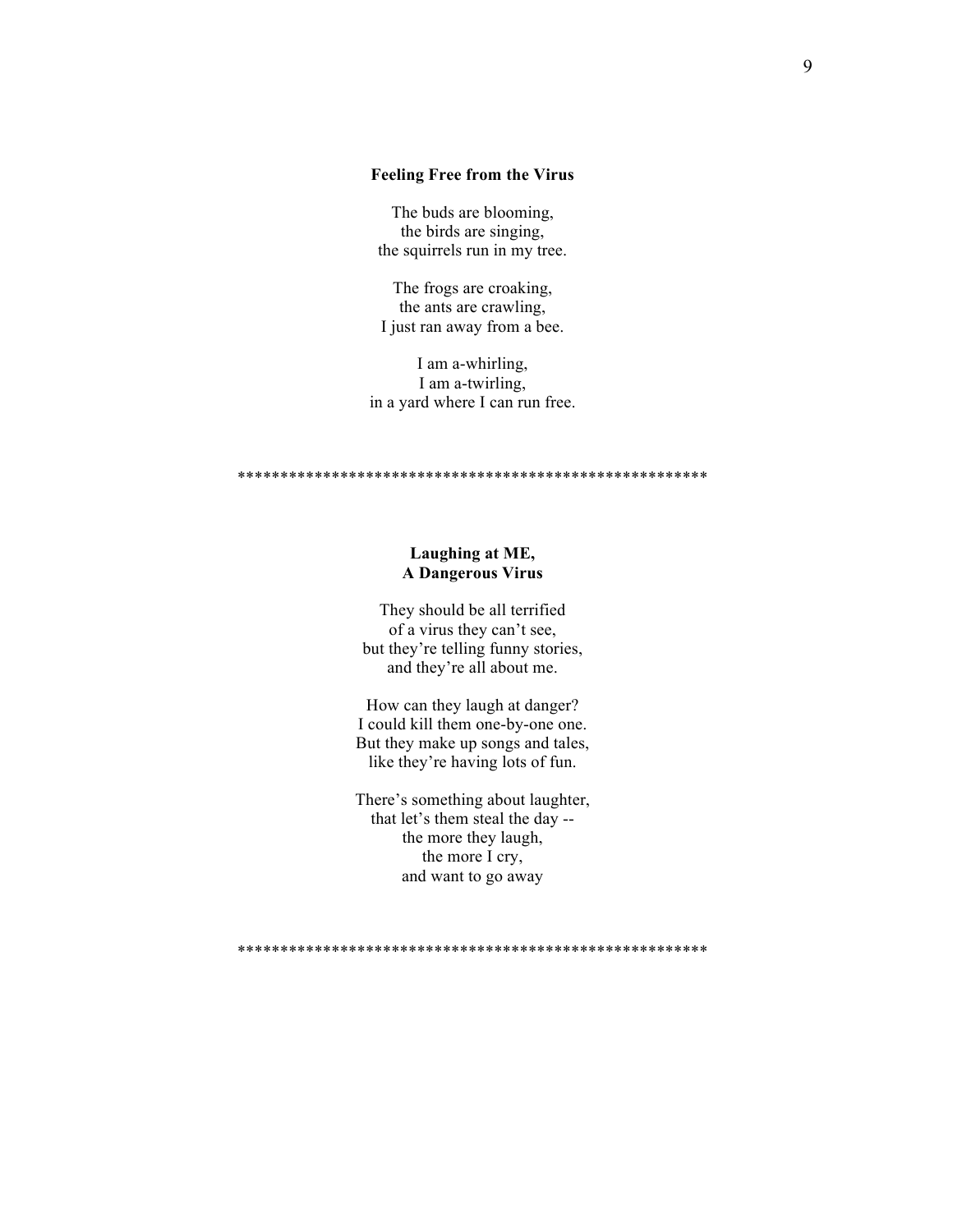## **It's Raining Tears**

The clouds are gray and heavy, for they see the children's tears. "We know you are very sad, to be at home this year.

It might be a long time until this virus ends, and you are missing school, and playing with your friends.

The sky is getting dark and we are stormy too. We'll be sending raindrops to cry along with you."

\*\*\*\*\*\*\*\*\*\*\*\*\*\*\*\*\*\*\*\*\*\*\*\*\*\*\*\*\*\*\*\*\*\*\*\*\*\*\*\*\*\*\*\*\*\*\*\*\*\*\*\*\*\*\*

## **We Talked**

My dad and I put together a puzzle today. We talked while we found pieces for a pond with frogs and fish and lots of mud.

He told me about the time he was sent to the principal's office for having a frog in his desk, and I told him about the time I had a detention for hitting Gerald when he called me the shortest shrimp in third grade.

We talked. and talked, and talked, and finished the puzzle,

and it was the best day ever!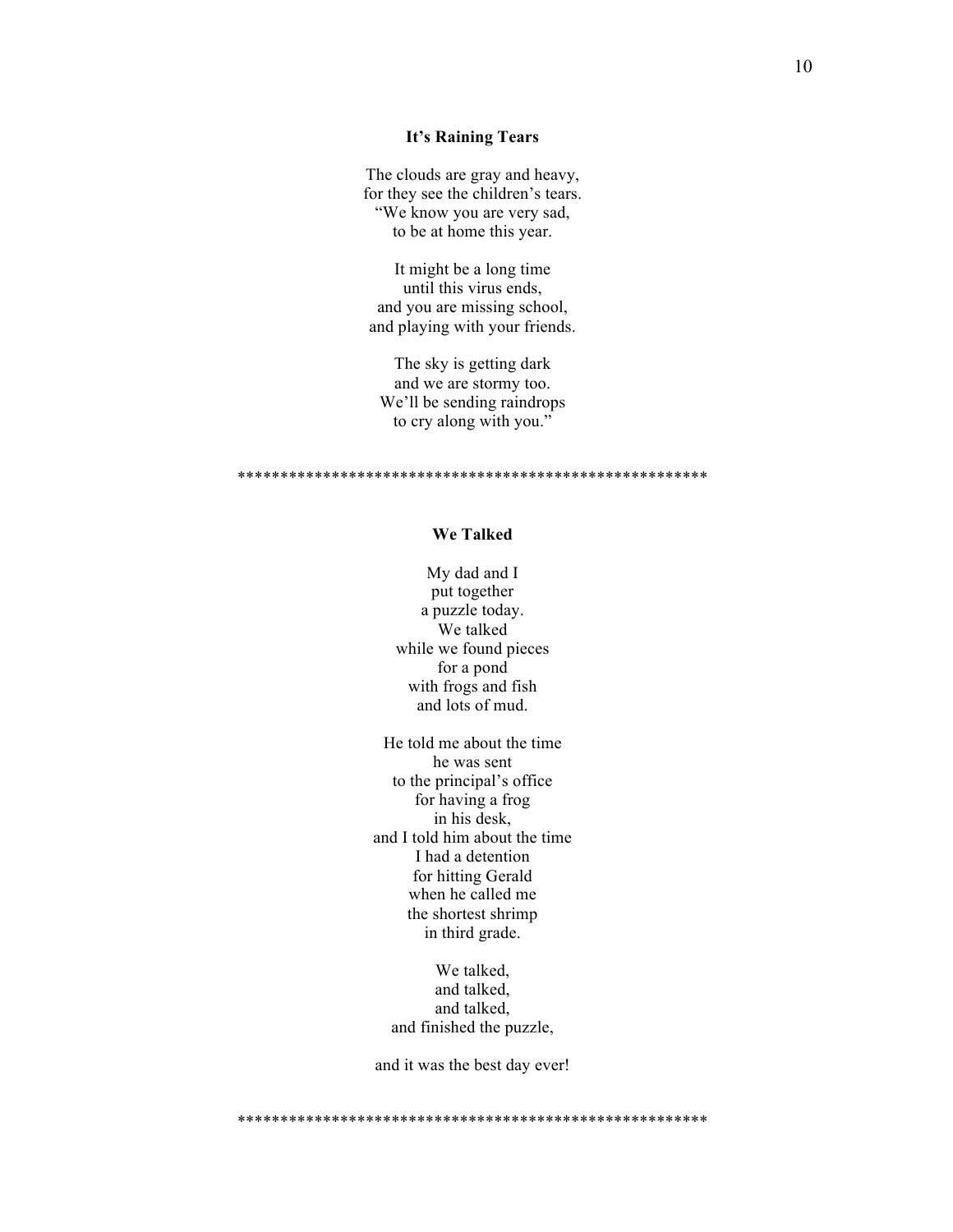## **The Pandemic Left me Alone**

My mother works all day, and I'm stuck at home. One virus called Corona, has let me all alone.

But I have books to read, and lots of games to play. I'm taking something bad, and making it OKAY!

#### \*\*\*\*\*\*\*\*\*\*\*\*\*\*\*\*\*\*\*\*\*\*\*\*\*\*\*\*\*\*\*\*\*\*\*\*\*\*\*\*\*\*\*\*\*\*\*\*\*\*\*\*\*\*\*

### **The Rich Man Spoke to the Virus**

The rich man spoke to the virus, "I'll give you a million dollars if you won't come near my family."

> The virus laughed. "In your world there are many things you can buy with money.

> > But not me.

Kings and queens and movie stars and hockey players, and millionaires like you cannot use money to tell me what to do.

No one can buy me, and anyone can have me,

because I am

*free."*

\*\*\*\*\*\*\*\*\*\*\*\*\*\*\*\*\*\*\*\*\*\*\*\*\*\*\*\*\*\*\*\*\*\*\*\*\*\*\*\*\*\*\*\*\*\*\*\*\*\*\*\*\*\*\*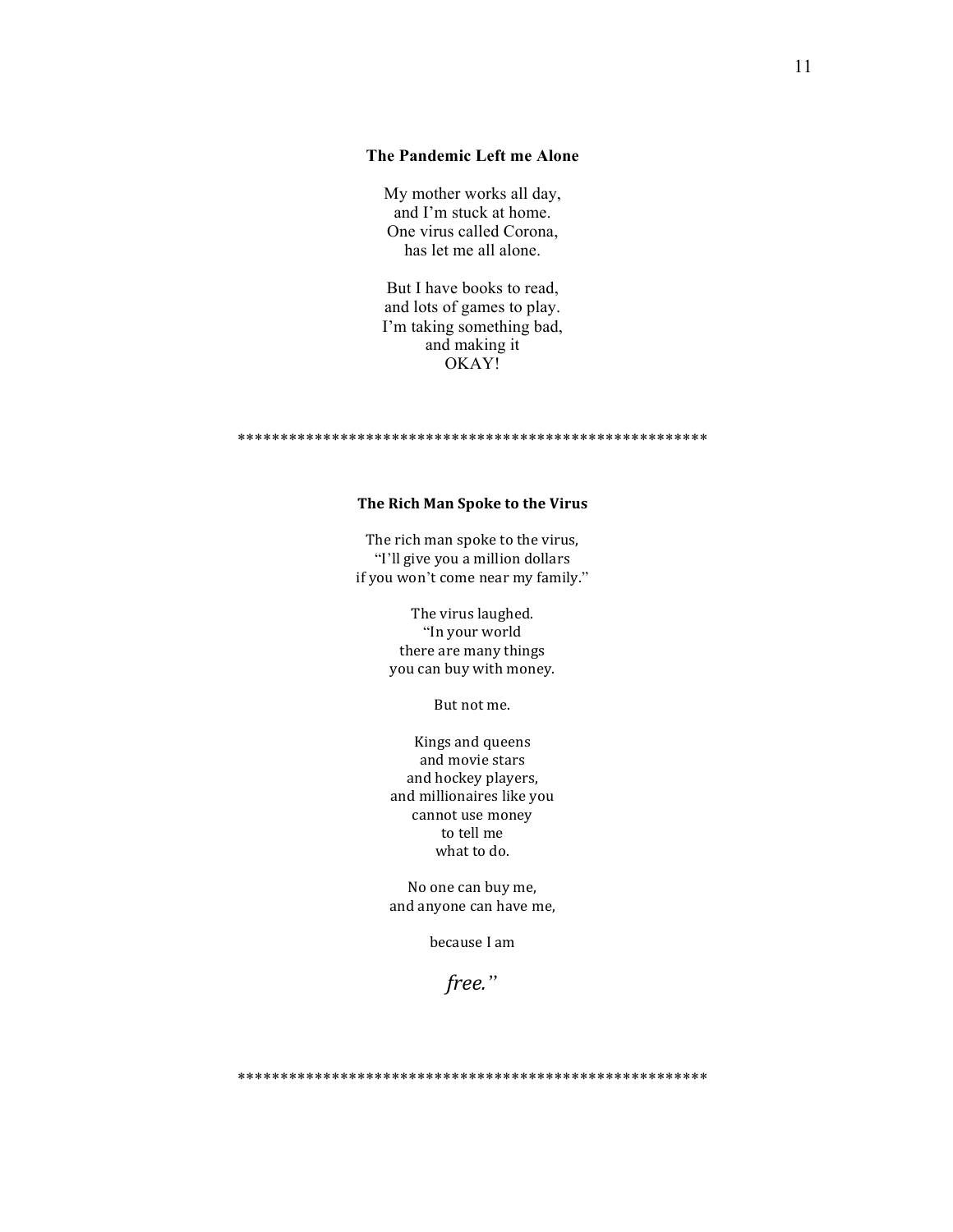## Don't Tell Me to Be Brave

Don't tell me to be brave. Don't tell me to be strong. I'm sick of the virus that's been here far too long.

Today I plan to whine, and wimp and fret and cry, Corona, Oh Corona, **GET OUT OF HERE!** GOODBYE!

Find another world. Find another home. Take your nasty germs, and leave the Earth alone.

Don't tell me to be brave. Don't tell me to be strong. I need a day to cry,

all day  $loooooooooooooooooooooooooooooooooooooooooooooooooooooooooooooooooooooooaa
$$
!
$$$ 

## **Homework or Schoolwork?**

Is the work we do at home, homework, or schoolwork?

Do you have to be in school to do schoolwork, and at home to do homework?

If so. why can't we leave the schoolwork at school and just do the homework?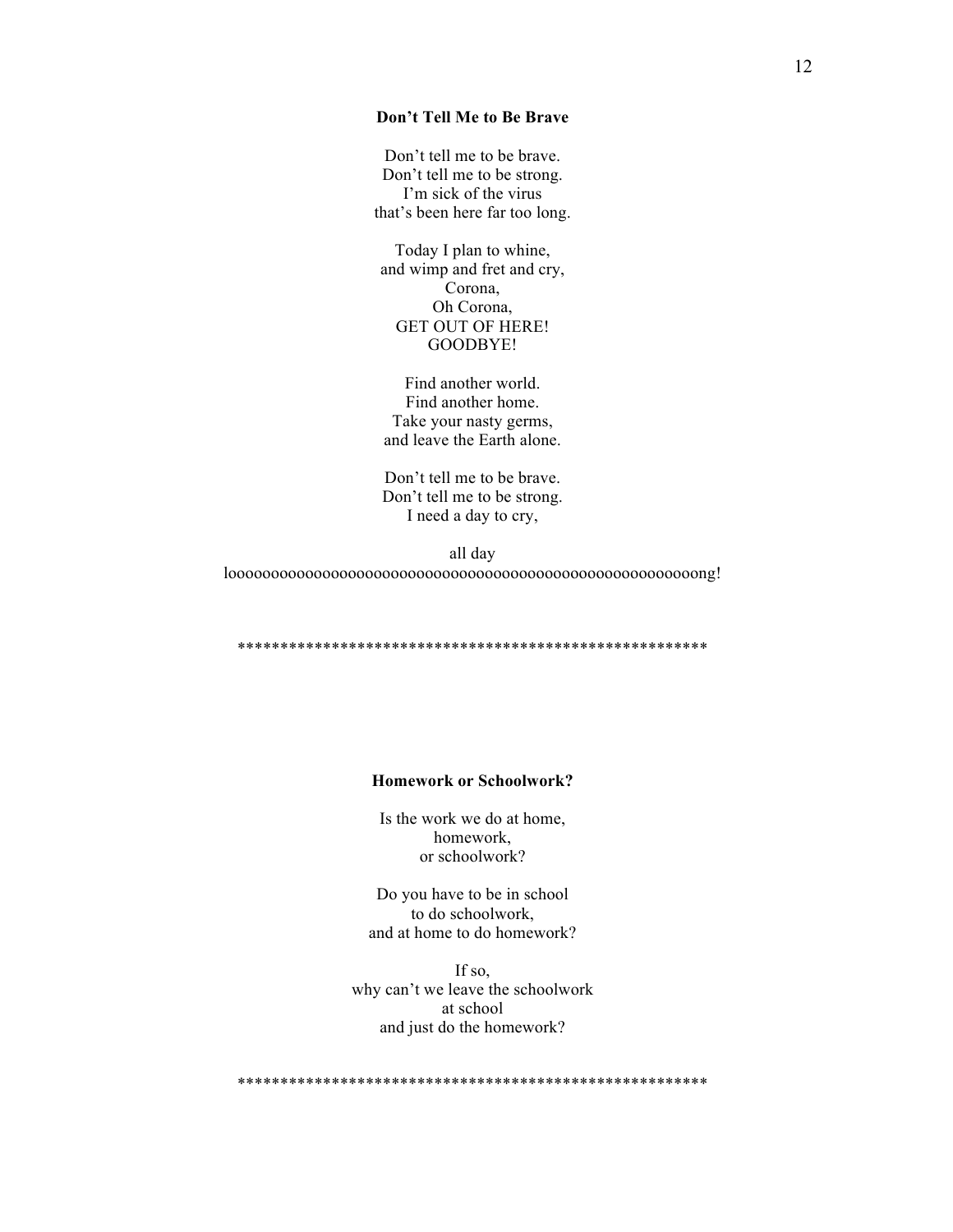### My Mother's in the Car Again

My mother's in the car again, not going anywhere. She needs a break. She needs a rest. She's hiding from us there.

Her feet are on the windshield. Her head is slumped down low. Can't see her face. Can't see her hair. She's really left the show.

I'm in charge while she is gone, for Daddy vanished too, One brother, Rob, One sister, Pat, and I'm wondering what to do.

We'll clean the messy playroom and take popcorn off the floor. We'll make our lunch. We'll pour a drink, and finish up some chores.

My mother's in the car again. My father's gone somewhere. The virus came and left me here,

in charge of child care.